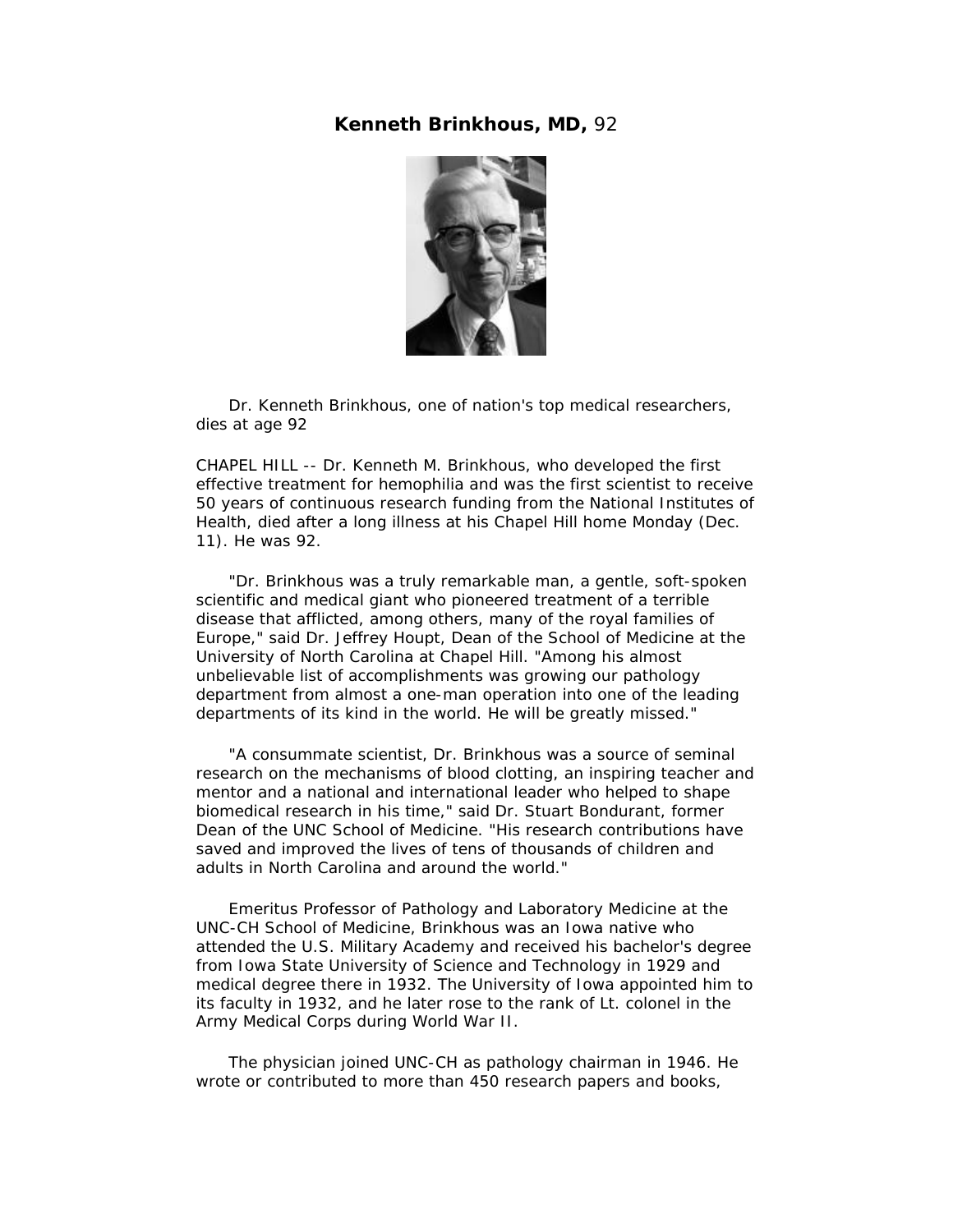served on the editorial boards of 18 journals, including the Proceedings of the National Academy of Sciences, and edited four journals.

 "Kenneth Brinkhous was widely liked and appreciated on campus," said his friend and colleague Dr. John B. Graham, Distinguished Professor of Pathology and Laboratory Medicine Emeritus. "He once said to me that he 'may not be the smartest man in the world, but no one is willing to work harder.' This was demonstrated not only at his own institution, but also in national and international arenas."

 "All of the advances made in hemophilia were made on the basis of what was started here in 1946 when Dr. Brinkhous came here," said Dr. Harold R. Roberts, Kenan Professor of Medicine. "Fifty years ago, many hemophiliacs did not survive to adulthood. Today, patients with classic hemophilia can now live a virtually normal life span because of the advances that Dr. Brinkhous made. His research is Nobel Prize caliber."

 While at Iowa, Brinkhous discovered that hemophiliacs could not make a blood-clotting factor he named antihemophilic factor and which now is called factor VIII. Although not the disease's cause, lack of the protein results in life-threatening symptoms such as uncontrolled bleeding. At Chapel Hill, he and colleagues explained the genetics underlying disease transmission and showed that hemophilia also occurs in females.

 They also developed a test to detect clotting disorders, the partial thromboplastin test, that is still used millions of times a day around the world and showed they could control hemophilia by first replacing Factor VIII through blood plasma. Another breakthrough was learning to purify and concentrate Factor VIII so that it worked far better. Brinkhous also became a world leader in explaining von Willebrand's disease, the clotting effects of snake venom and blood clotting leading to stroke and heart attacks.

 Among his many honors were the American Association of Pathologists' top Gold Headed Cane Award, election to the American Academy of Arts and Sciences, the National Academy of Sciences and the Institute of Medicine and honorary doctorate degrees from UNC-CH and the University of Chicago. He was named Alumni Distinguished Professor at UNC-CH and recipient of the O. Max Gardner Award from the UNC Board of Governors, both in 1961. The university named both its Brinkhous-Bullitt Building and an endowed professorship in his honor. In 1969, he received the North Carolina Award in Science.

 Brinkhous is survived by his wife, Frances Benton Brinkhous; a son, John R. Brinkhous and his wife Florence; and a daughter-in-law, Ann Brinkhous, all of Chapel Hill. Other survivors are three granddaughters, Renee McCombs of Northville, Mich., Carol Wertz of Cramerton, N.C. and Heather Brinkhous of Chapel Hill and a great grandchild, Megan McCombs.